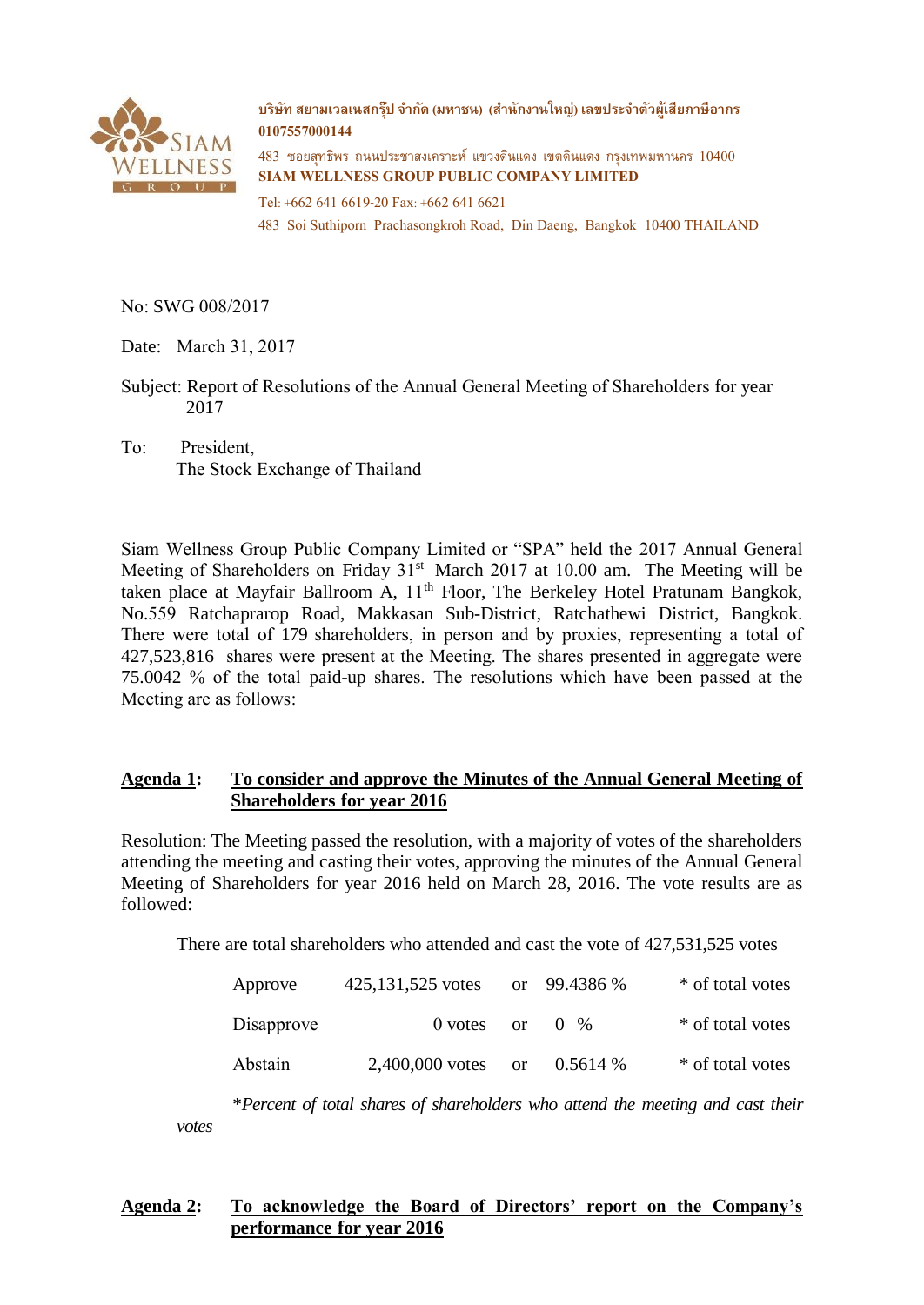Resolution: The Meeting acknowledged the report on the operating results of 2016, as proposed.

## **Agenda 3: To consider and approve the Financial Statement of the Company for year 2016 ended December 31, 2016**

Resolution : The M eeting passed the resolution, with a majority of votes of the shareholders attending the meeting and casting their votes, approving the Financial Statement for year 2016 ended December 31, 2016 which were audited by auditor and reviewed by the Audit Committee and agreed by the Board of Directors with summary as follows:

| Totals assets     |  | THB 865 million |
|-------------------|--|-----------------|
| Total liabilities |  | THB 226 million |
| Revenues          |  | THB 739 million |
| Net profit        |  | THB 141 million |

The vote results are as followed:

There are total shareholders who attended and cast the vote of 471,914,975 votes

| Approve    | 471,914,779 votes or $100\%$ * of total votes |          |                         |
|------------|-----------------------------------------------|----------|-------------------------|
| Disapprove | 196 votes                                     | $\alpha$ | $0 \%$ * of total votes |
| Abstain    | $\theta$ votes                                | $\alpha$ | $0\%$ * of total votes  |

\**Percent of total shares of shareholders who attend the meeting and cast their votes*

#### **Agenda 4: To acknowledge the interim dividend**

Resolution: The Meeting acknowledged the payment of the interim dividend for the net profit of the operating results between 1 January  $2016 - 30$  June 2016 to all existing ordinary shareholders of 570,000,000 shares (Five hundreds seventy millions shares) at the rate of THB 0.05 (five satang) per share w ith the total am ount of THB 28,500,000 (Twenty-eight millions five hundreds thousands baht).

## **Agenda 5: To consider and approve the allocation of legal reserve and the appropriation of dividend payment for the Company's performance for year 2016**

Resolution: The Meeting has passed the resolution, with a majority of votes of the shareholders attending the meeting and casting their votes, approving the allocation of reserve total amount of THB 4,776,388.40 (Four millions seven hundreds and seventy -six thousands three hundreds and eighty -eight baht forty satang) and the appropriation of dividend paym ent for the net profit of the operating results between 1 July 2016 –31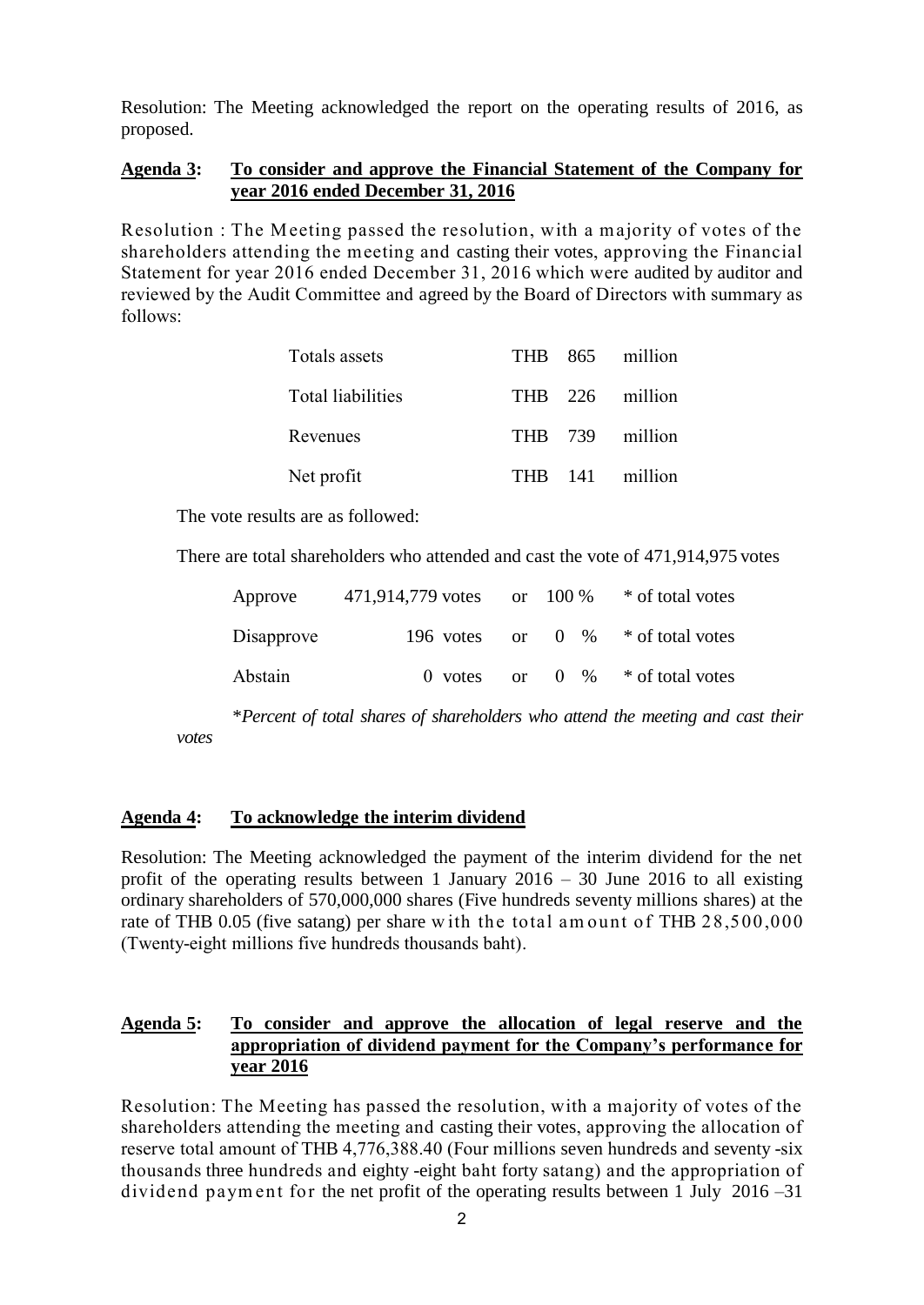December 2016 at the rate of THB 0.05 (five satang) per share with the total amount of THB 28,500,000 (Twenty-eight millions Five hundreds thousands baht) with the record date of April 11, 2017 and dividend payment date of April 28, 2017.

The vote results are as followed:

*votes*

*votes*

There are total shareholders who attended and cast the vote of 471,914,975 votes

| Approve    | 471,906,275 votes |               | or 99.9982 %         | * of total votes |
|------------|-------------------|---------------|----------------------|------------------|
| Disapprove | 8,700 votes       | <sub>or</sub> | 0.0018%              | * of total votes |
| Abstain    | $0$ votes         | $\alpha$ r    | $\%$<br>$\mathbf{0}$ | * of total votes |

\**Percent of total shares of shareholders who attend the meeting and cast their* 

#### **Agenda 6: To consider and approve the appointment of the directors in replace of the retired directors**

The company has converted to public company on 8 May 2 0 1 4 . Thus, there are three directors who are due to retire by rotation in the year 2017 : Mr. Prasert Jiravanstit Mrs.Thanit Amorntirasan and Mr. Narun Wiwattanakrai.

Resolution : The Meeting has passed the resolution approving the appointment of directors w h o were elected with the highest rank for 3 persons respectively, i.e., Mr. Prasert Jiravanstit , Mrs.Thanit Amorntirasan and Mr. Narun Wiwattanakrai and be re-elected as the Directors of the Company. The vote results are as followed:

6.1 Mr. Prasert Jiravanstit (Director)

There are total shareholders who attended and cast the vote of 471,914,975 votes

| Approve    | 399,229,963 votes |    | or $84.5979%$ | * of total votes |
|------------|-------------------|----|---------------|------------------|
| Disapprove | 2,545,012 votes   | or | $0.5393\%$    | * of total votes |
| Abstain    | 70,140,000 votes  |    | or $14.8628%$ | * of total votes |

\**Percent of total shares of shareholders who attend the meeting and cast their* 

6.2 Mrs. Thanit Amorntirasan (Director)

There are total shareholders who attended and cast the vote of 471,914,975 votes

| Approve    | 415,186,074 votes             |               | or $87.9790\% *$ of total votes |                        |
|------------|-------------------------------|---------------|---------------------------------|------------------------|
| Disapprove | 1 votes                       | <sub>or</sub> |                                 | $0\% *$ of total votes |
| Abstain    | 56,728,900 votes or 12.0210 % |               |                                 | * of total votes       |

\**Percent of total shares of shareholders who attend the meeting and cast their votes*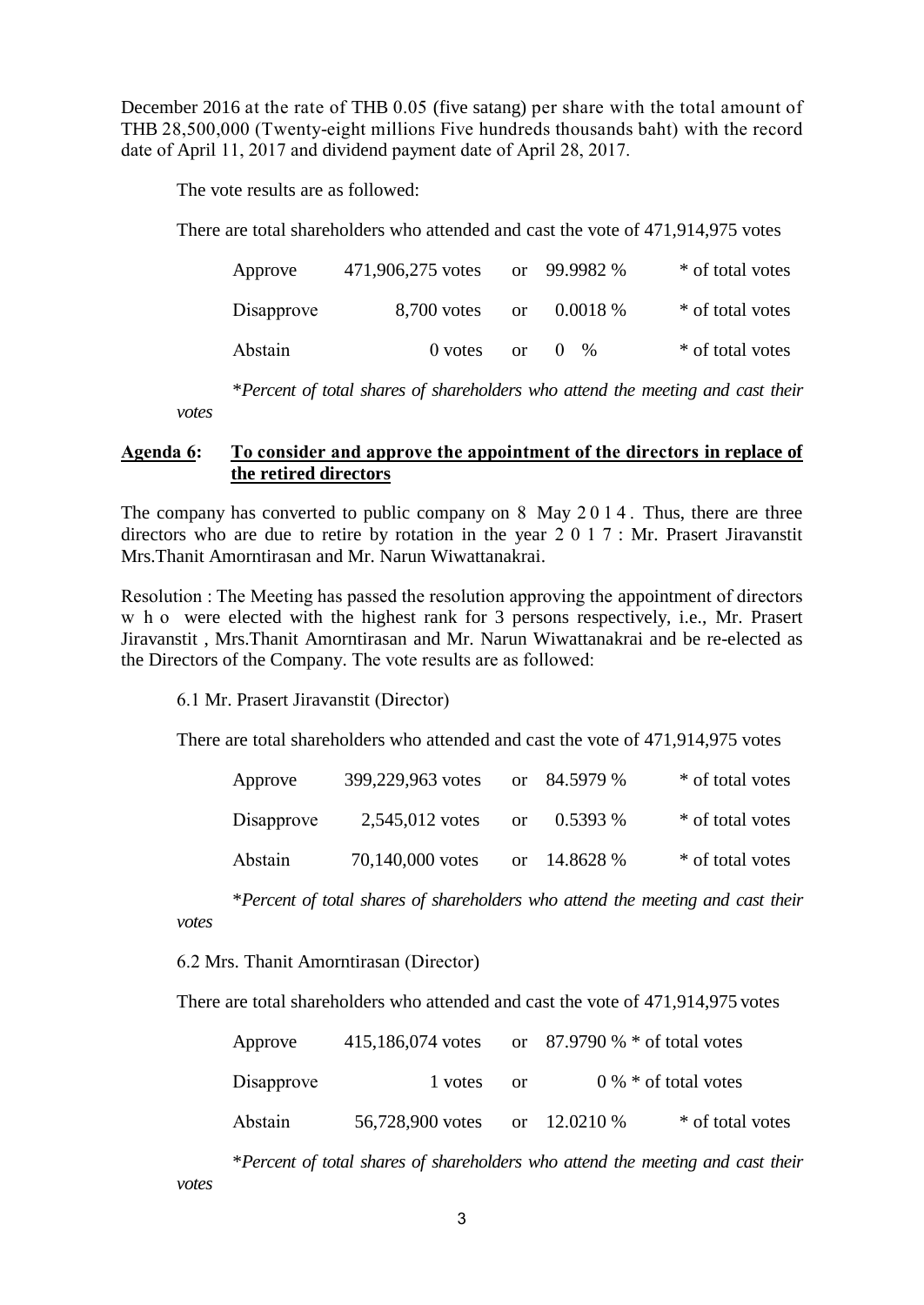#### 6.3 Mr. Narun Wiwattanakrai (Director)

There are total shareholders who attended and cast the vote of 471,914,975 votes

| Approve    | 451,672,974 votes |               | or $95.7107\%$ | * of total votes |
|------------|-------------------|---------------|----------------|------------------|
| Disapprove | l votes           | or            | $() \%$        | * of total votes |
| Abstain    | 20,242,000 votes  | <sub>or</sub> | 4.2893 %       | * of total votes |

\**Percent of total shares of shareholders who attend the meeting and cast their votes*

#### **Agenda 7: To consider and approve the directors' remuneration**

Resolution: The Meeting has passed the resolution with not less than two-thirds of total votes of the shareholders attending the meeting, approving the remuneration, meeting allowance and annual bonus of the directors for year 2017 as proposed below:

| No.            | <b>Consideration</b>    | <b>Proposed Rate</b>                                                                                                 |
|----------------|-------------------------|----------------------------------------------------------------------------------------------------------------------|
| $\mathbf{1}$ . | Director's Remuneration |                                                                                                                      |
| 1.1            | Monthly Allowance       | - Chairman 22,000 Baht                                                                                               |
|                | (per month per person)  | - Director 11,000 Baht                                                                                               |
|                |                         | * If one has been selected to more than one<br>position, one shall receive only the highest<br>rate of the position. |
|                |                         | **Director who is member of Executive<br>Committee will not receive monthly<br>allowance                             |
| 1.2            | Meeting Allowance       | - Chairman / Director                                                                                                |
|                | (per month per person)  | 12,000 Baht                                                                                                          |
| 1.3            | <b>Annual Bonus</b>     | - Chairman 350,000 Baht                                                                                              |
|                | (per month per person)  | - Director 250,000 Baht                                                                                              |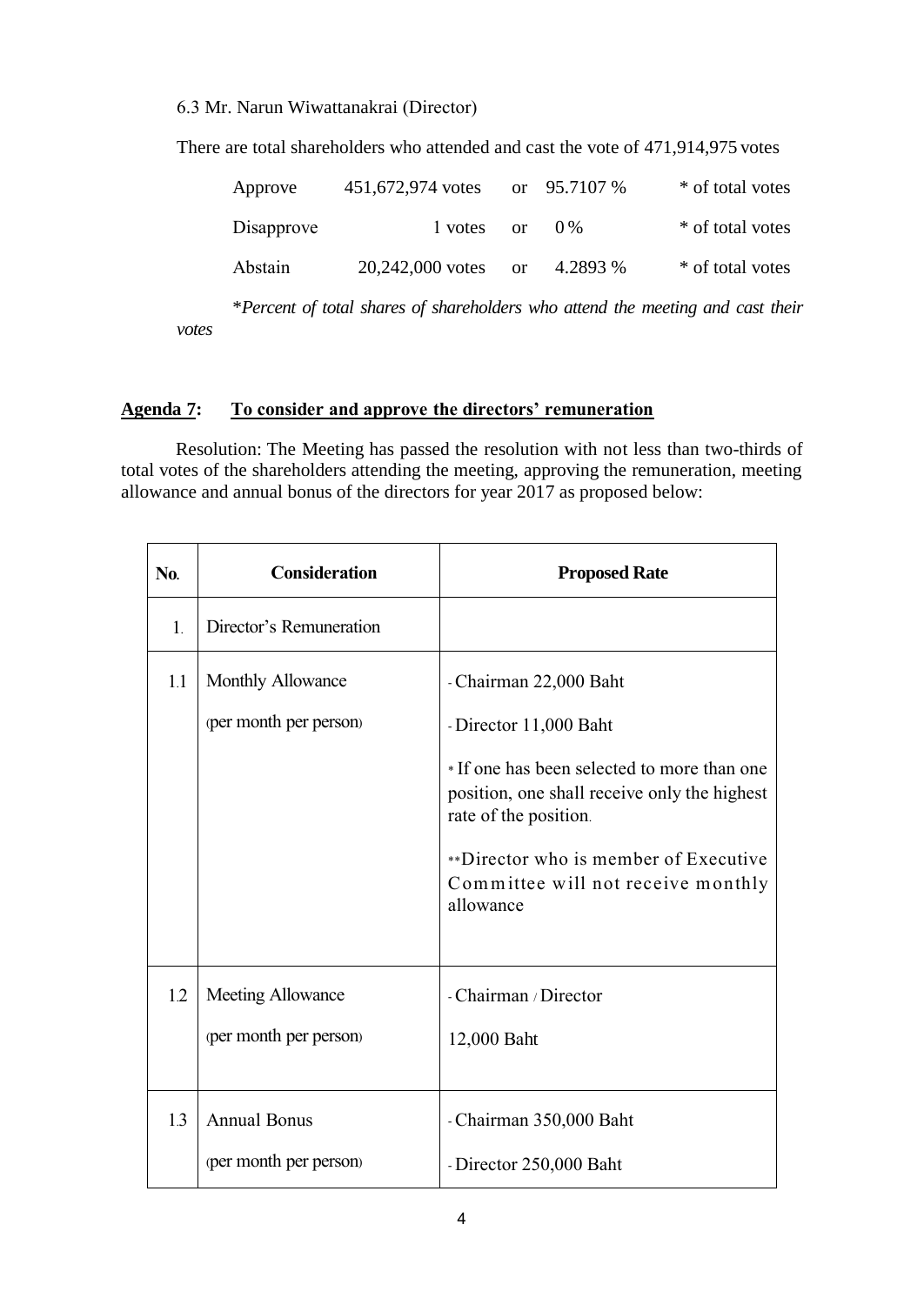| No. | Consideration                                                                | <b>Proposed Rate</b>                                                                                                                                                                                                                                                                               |
|-----|------------------------------------------------------------------------------|----------------------------------------------------------------------------------------------------------------------------------------------------------------------------------------------------------------------------------------------------------------------------------------------------|
|     |                                                                              |                                                                                                                                                                                                                                                                                                    |
| 2.  | Audit Committee's<br>Remuneration                                            |                                                                                                                                                                                                                                                                                                    |
| 2.1 | Monthly Allowance<br>(per month per person)                                  | - Chairman 22,000 Baht<br>- Audit Committee 16,500 Baht<br>* If one has been selected to more than one<br>position, one shall receive only the highest<br>rate of the position.<br>**Director who is member of Audit<br>Committee will not receive the monthly<br>allowance as Director            |
| 2.2 | Meeting Allowance<br>(per month per person)                                  | - Chairman / Audit Committee<br>12,000 Baht                                                                                                                                                                                                                                                        |
| 2.3 | <b>Annual Bonus</b><br>(per month per person)                                | - Chairman 350,000 Baht<br>- Audit Committee<br>250,000 Baht<br>*If one has been selected to more than one<br>position, one shall receive only the highest<br>rate of the position.<br>**Audit Committee shall receive Annual<br>Bonus as Audit Committee only and will<br>not receive as Director |
| 3.  | Meeting Allowance for<br>the Nomination and<br><b>Compensation Committee</b> | - Chairman 8,000 Baht<br>- Commitee 6,000 Baht                                                                                                                                                                                                                                                     |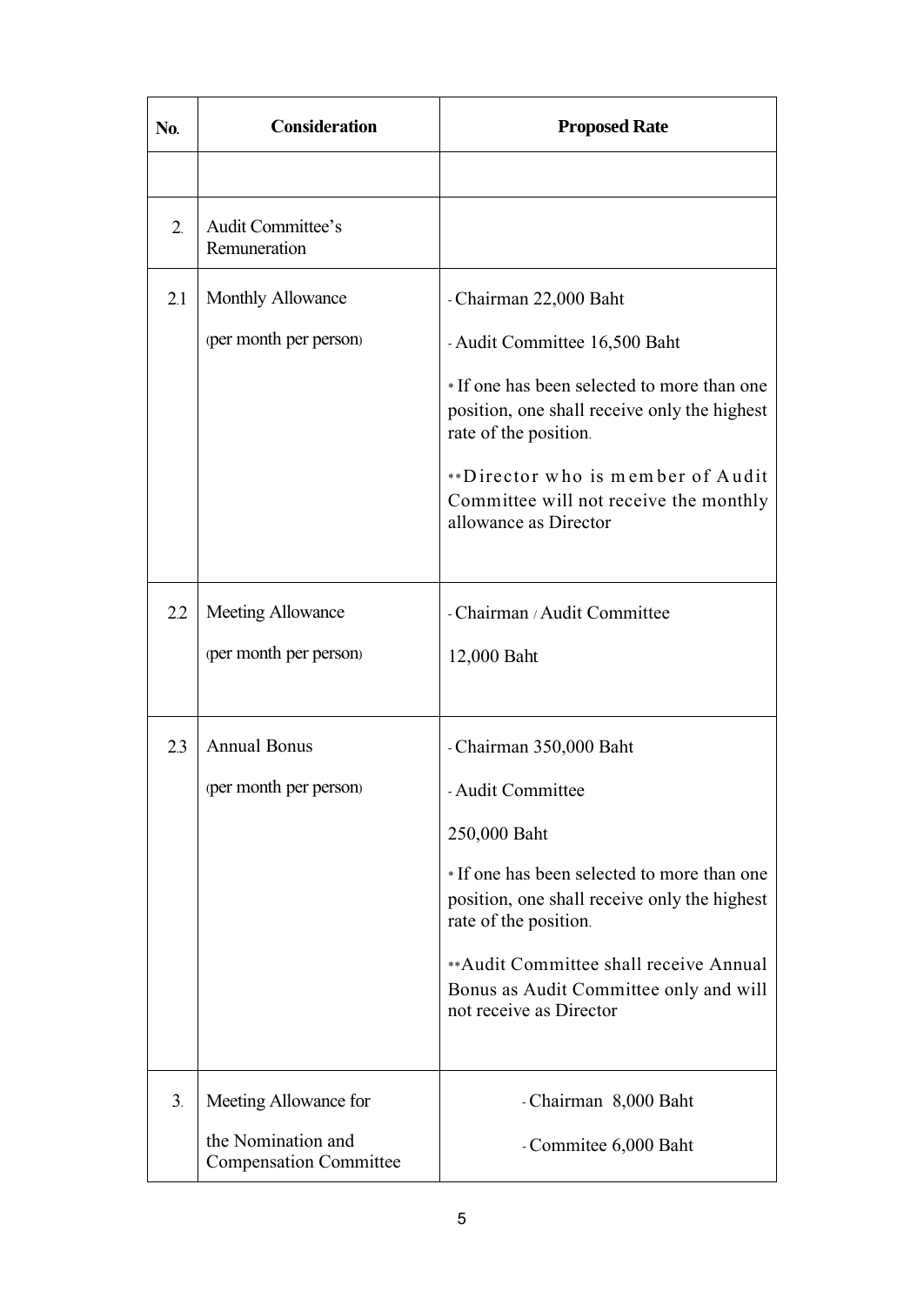| No. | <b>Consideration</b>                    | <b>Proposed Rate</b>  |
|-----|-----------------------------------------|-----------------------|
|     | (per month per person)                  |                       |
| 4.  | Meeting Allowance for Risk<br>Committee | - Chairman 8,000 Baht |
|     | (per month per person)                  | - Commitee 6,000 Baht |

There are total shareholders who attended and cast the vote of 471,914,975 votes

| Approve    | 469,369,768 votes |          | or $99.4607\%$  | * of total votes |
|------------|-------------------|----------|-----------------|------------------|
| Disapprove | 2,545,207 votes   | $\alpha$ | $0.5393\%$      | * of total votes |
| Abstain    | $0$ votes         | $\alpha$ | $0 \frac{9}{6}$ | * of total votes |

\**Percent of total shares of shareholders who attend the meeting and cast their votes*

# **Agenda 8: To consider and approve the appointment of the Company's auditor and the audit fee**

Resolution : The Meeting has passed the resolution approving the appointment of

- 1) Ms. Sumana Punpongsanon, certified public accountant no. 5872 and/or
- 2) Mr. Sophon Permsirivallop, certified public accountant no. 3182 and/or
- 3) Ms. Rungnapa Lertsuwankul, certified public accountant no. 3516 and/or
- 4) Ms. Pimjai Manitkajohnkit, certified public accountant no. 4521 and/or
- 5) Mrs. Gingkarn Atsawarangsalit, certified public accountant no. 4496 and/or
- 6) Mr. Chayapol Suppasedtanon, certified public accountant no. 3972

of EY Office Limited as the Company's auditor for the year 2017, with the audit fee in total of THB 2,215,000

There are total shareholders who attended and cast the vote of 471,914,975 votes

| Approve    | 469, 361, 264 votes |          | or $99.4589%$ | * of total votes |
|------------|---------------------|----------|---------------|------------------|
| Disapprove | 2,553,711 votes     | $\alpha$ | $0.5411\%$    | * of total votes |